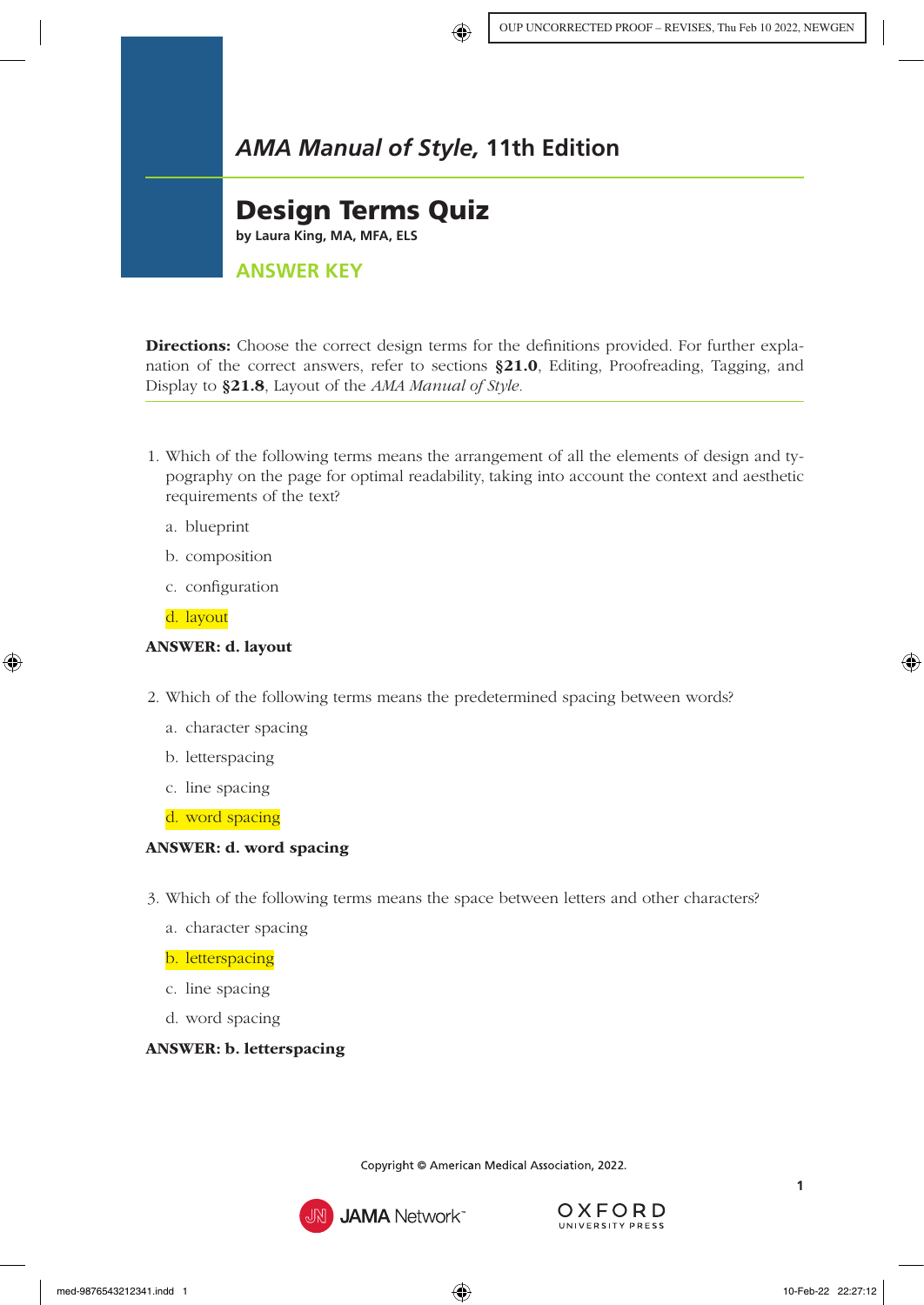- 4. Which of the following terms means the vertical distance between the base of one line of text and the base of the next line of text?
	- a. character spacing
	- b. letterspacing

## c. line spacing

d. word spacing

## ANSWER: c. line spacing

- 5. Which of the following terms means a design for a set of characters?
	- a. font
	- b. size
	- c. spacing

d. typeface

## ANSWER: d. typeface

- 6. Which of the following terms means the size of type?
	- a. font
	- b. pitch

### c. point size

d. typeface

## ANSWER: c. point size

7. Which of the following terms means the complete assortment of characters, qualities, and styles of a particular typeface?

a. font

- b. letterspacing
- c. rhythm
- d. typography
- ANSWER: a. font



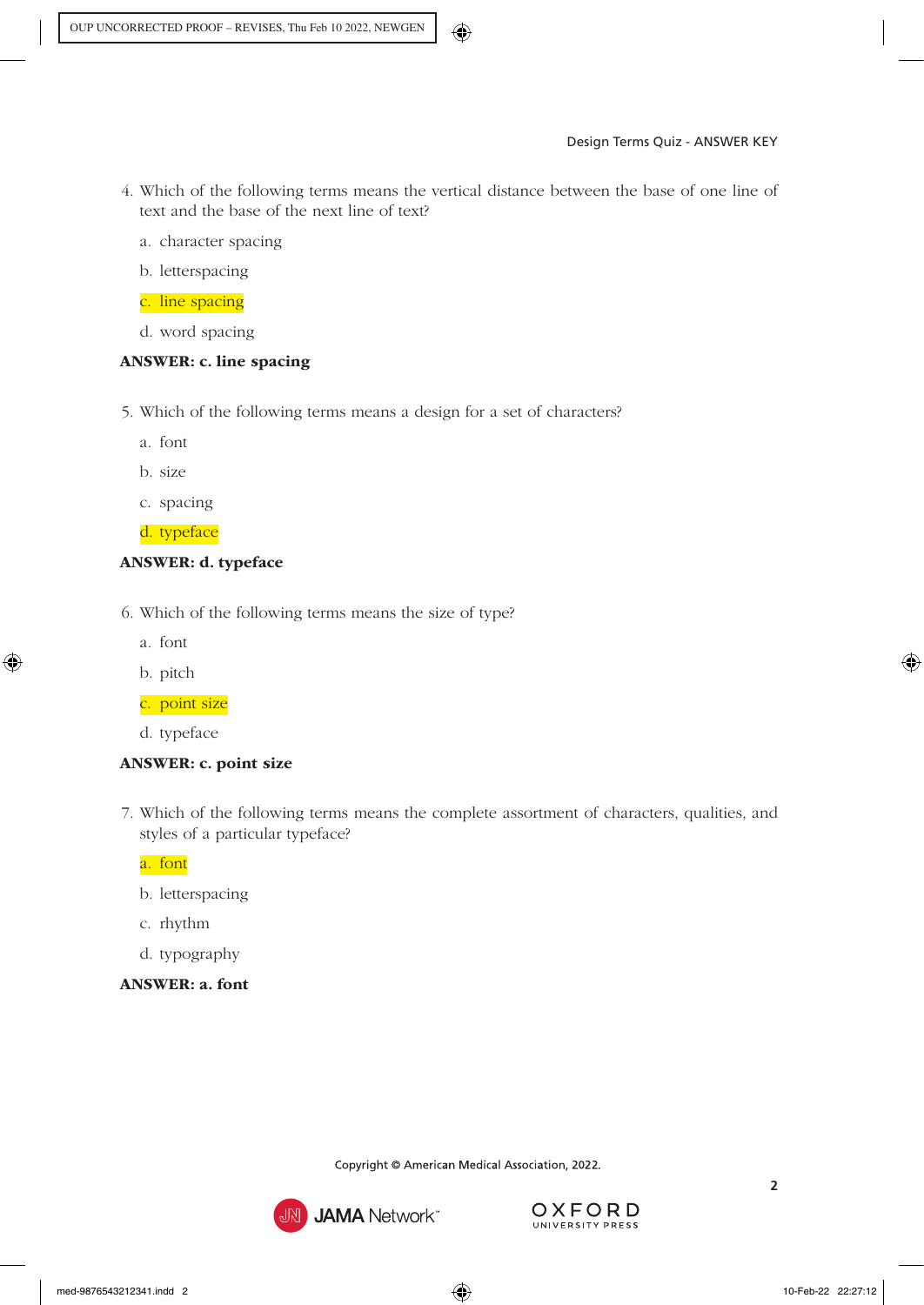- 8. Which of the following terms means repetition of similar units, in both opposition and juxtaposition (eg, spacing and proportion of type to the page and other design elements), and repetition of graphic contrasts or similarities?
	- a. contrast
	- b. flow
	- c. movement

d. rhythm

#### ANSWER: d. rhythm

9. Which of the following terms means the difference between dark and light type and large and small units of information?

a. contrast

b. font

- c. movement
- d. rhythm

#### ANSWER: a. contrast

- 10. Which of the following terms means the optical images of the type and graphic elements and the relevant and proportional manners in which they appear on the page?
	- a. font relationship
	- b. size relationship
	- c. spacing relationship
	- d. typeface relationship

### ANSWER: b. size relationship

- 11. Which of the following terms means the arrangement of the elements of a page so the reader's eye moves along the lines of composition unconsciously from large to small, top to bottom, left to right, and dark to light?
	- a. contrast

b. movement

- c. spacing
- d. rhythm

#### ANSWER: b. movement